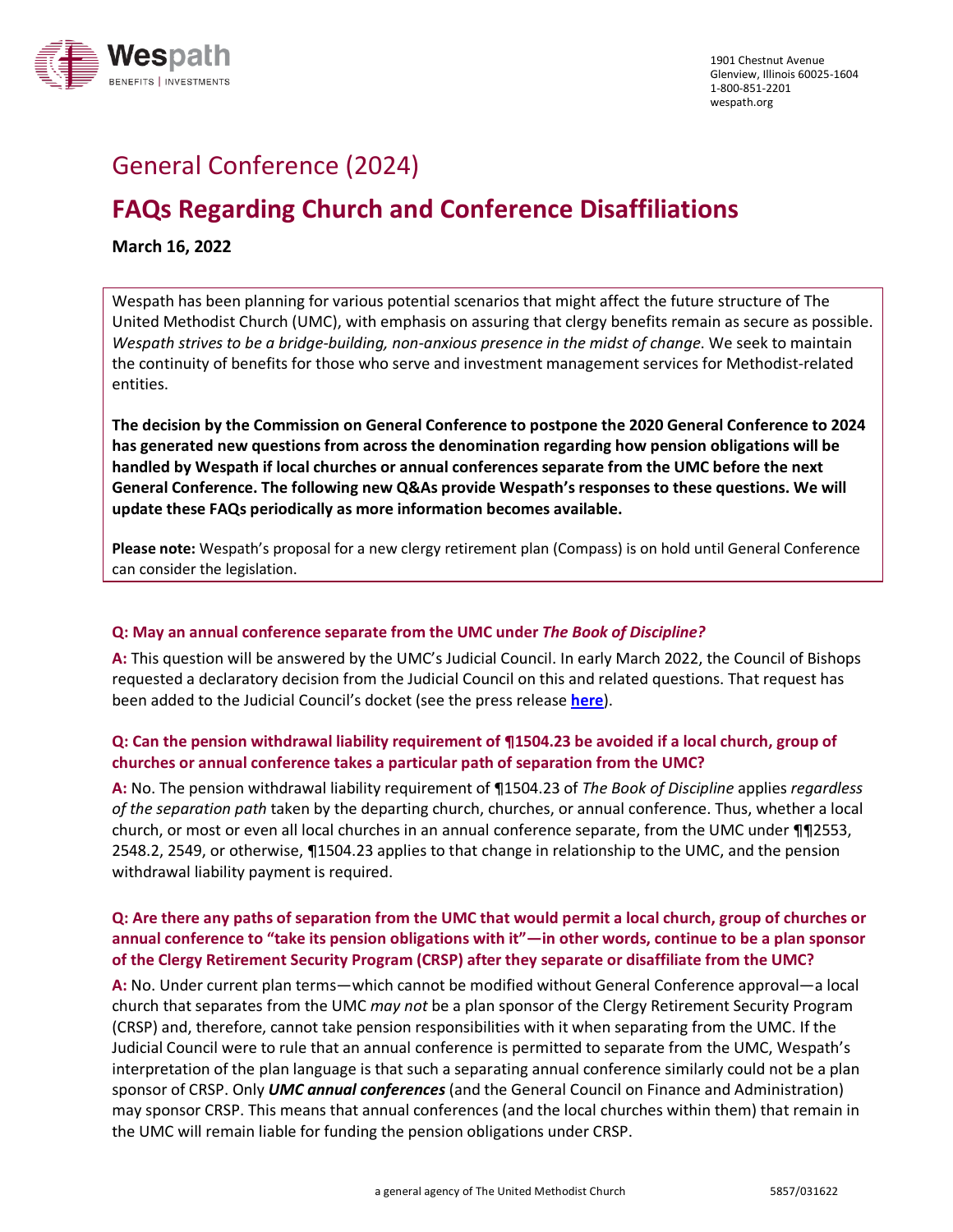#### **Q: I've heard that churches that separate from the UMC under ¶2548.2 may take their pension obligations with them and avoid a pension withdrawal liability payment when they disaffiliate. Is this accurate?**

**A:** That is not correct. As noted in the above Q&A, a local church that separates from the UMC may not be a plan sponsor of CRSP. As such, it is not possible for a church that separates to take their pension obligations under CRSP with them or remain directly liable under CRSP for pension funding. The obligation for pension funding remains with the annual conference (i.e., the churches that remain within that annual conference) regardless of the path taken by a separated local church.

The pension withdrawal payment requirement of ¶1504.23 applies to a separation under ¶2548.2 by a local church. While ¶1504.23 mandates a pension withdrawal payment, it does not address the timing of payment under all potential paths of separation. For disaffiliations under ¶2553, the pension withdrawal payment is required to be paid *before disaffiliation is final*. For separation paths *other than ¶2553*, e.g., under ¶2548.2, while the payment is due in full, the annual conference, in its sole discretion, may agree to adjust the timing of the payment.

#### **Q: If the Judicial Council concludes that annual conferences may separate from the UMC, how would Wespath handle pension obligations of separating annual conferences?**

**A:** While Wespath would need to review the specifics of a Judicial Council ruling (when issued), in general, Wespath's view is that all local churches that leave with a separating annual conference would, pursuant to ¶1504.23, owe a pension withdrawal liability payment to the churches of the annual conference that remain with the UMC.

#### **Q: Is Wespath working with the Global Methodist Church (GMC) to provide employee benefit plans to clergy and laypersons of their denomination? Is the GMC able to continue sponsoring CRSP for its clergy?**

**A:** Wespath is in dialogue with the GMC to provide their churches employee benefit plans going forward, including retirement and health and welfare plans, after the GMC is formed. Discussions are still in progress. But any retirement plan will not be the same plan as CRSP, as no disaffiliating group may continue to sponsor that plan. The retirement plans under discussion would be a new defined contribution plan specifically for the GMC. Wespath provides retirement services to some disaffiliated local churches already, by offering sponsorship in the United Methodist Personal Investment Plan (UMPIP).

### **Q: I heard that there is a UMC "comity agreement" for local churches that transfer to the GMC under ¶2548.2 that would accomplish the same things as the Protocol, such as transferring pension liabilities to a GMC plan and preserving clergy pensions—is that right?**

**A:** No, that is not correct. *There is not a denominational comity agreement.* Annual conferences might create comity agreements that suit their local context, but even then, the terms of the Protocol cannot be accomplished without General Conference. At most, a comity agreement might adjust how pension withdrawal payments are paid (in the sole discretion of annual conferences), but the obligation to pay the withdrawal liability is still owed by the separated church and the obligation to fund CRSP is still owed by the UMC churches that remain in the annual conference. In addition, clergy who terminate their UMC relationship under ¶360 of *The Book of Discipline* will have their pension benefits converted to an account balance and transferred to UMPIP.

There are draft versions of comity agreements that reflect attempts by some parties to come to common understandings, but these are not final agreements. Agreements of this sort will not work in all circumstances. They would need legal review and would need to be configured to local context and